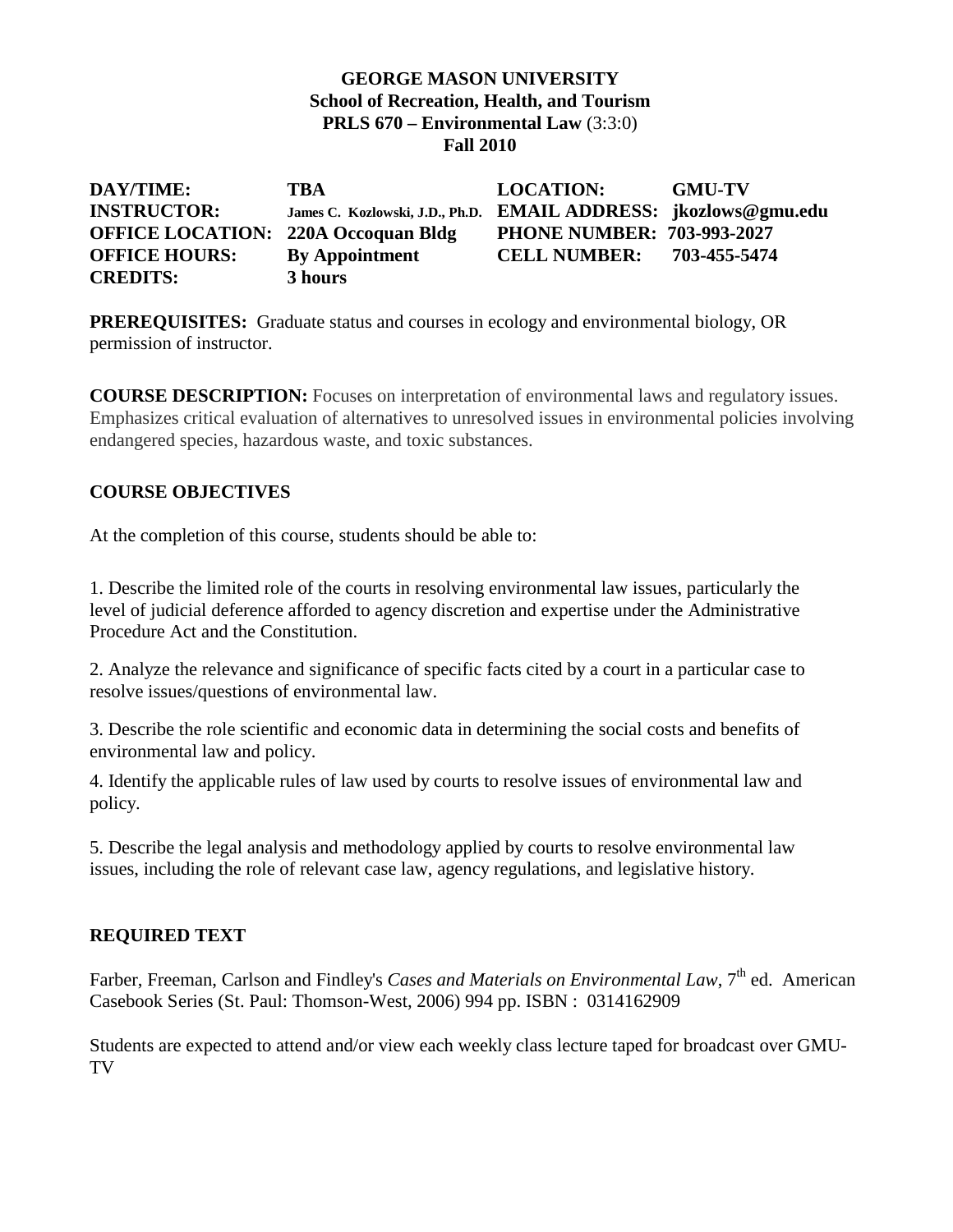# **EVALUATION**

3 exams (open book, weighted equally 33.3% each)

Exams in PRLS 670 will be computer based on CE6.

Each exam is composed of approx. 50 multiple choice questions. The exams are based on required readings and class lectures. To prepare for the exams, students will be required to focus on the applicable rules of law illustrated and distinguished by the case reports and court opinions in the required readings. Each exam will test students' understanding of general principles of environmental law and case examples described in the required readings and lectures. Exam questions will measure students' abilities to identify general legal principles used by the court to resolve questions of environmental law generally and in particular cases.

Grading Scale

| A         | 92-100    |
|-----------|-----------|
| A-        | 84-91     |
| $B+$      | 76-83     |
| B         | 67-75     |
| $B -$     | 59-66     |
| $C_{\pm}$ | 51-58     |
| C         | $41 - 50$ |
| F         | $0-40$    |

#### **TENTATIVE COURSE SCHEDULE:**

| <b>DATE</b>  | <b>TOPIC</b>                                      | <b>READINGS</b>               |
|--------------|---------------------------------------------------|-------------------------------|
| Week 1       | Perspectives on Environmental Law                 | Farber Chapter 1, pp. 1-66    |
| Week 2       | Approaches to Environmental Protection            | Farber 67-133                 |
| Week 3       | Approaches to Environmental Protection            | Farber 133-190                |
| Week 4       | <b>Endangered Species</b>                         | Farber Chapter 3, pp. 191-275 |
| Week 5       | <b>EXAM ONE</b>                                   |                               |
| Week 6       | Constitution, Federalism, & Environmental Law     | Farber Chapter 4, pp. 276-359 |
| Week 7 & 8   | <b>Judicial Review and Administrative Process</b> | Farber Chapter 5, pp. 360-512 |
|              |                                                   |                               |
| Week 9 & 10  | Air Pollution                                     | Farber Chapter 6, pp. 513-645 |
| Week 10      | <b>EXAM TWO</b>                                   |                               |
| Week 11 & 12 | <b>Water Pollution</b>                            | Farber Chapter 7, pp. 646-787 |
|              |                                                   |                               |
| Week 13 & 14 | Hazardous Waste                                   | Farber Chapter 8, pp. 788-925 |
|              |                                                   |                               |
| Week 15      | Toxic Substances, Modified Organisms              | Farber Chapter 9, pp. 926-988 |
|              |                                                   |                               |

*Note: Faculty reserves the right to alter the schedule as necessary.*